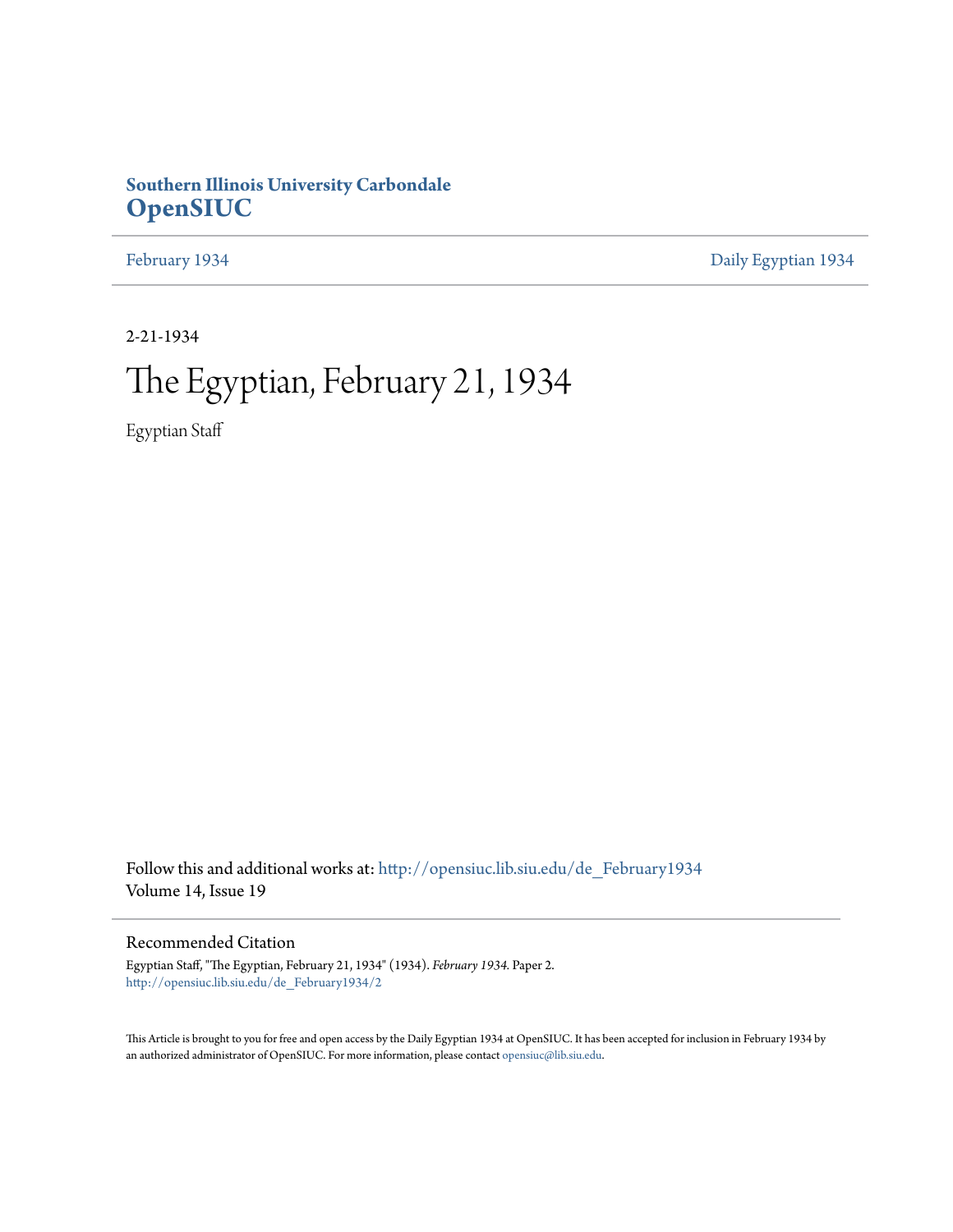

# **POSITIONS OPENED UNDER C.W.E.S. FOR MANY STUDENTS**

#### McANDREW HEADS GROUP TO **ADMINISTER PROJECT**

As a non-profit making college, S. I. T. C. has been authorized by the Civil Works Education Service to open new jobs in the college for students. Many students made application last week for the positions, and work for these selected will be started shortly. The jobs will probably continue through the college year, but they will not be kept up during the summer session.

According to the rules laid down<br>by the C. W. E. S., the number of jobs will not exceed ten per cent of the number of full-time students enrolled. Monthly salaries will average \$15 for each student, and shall never exceed \$20. The work will include various types, such as clerical, libra ry, research, and janitorial. It will not provide for any additional class

instruction, however.<br>Coach William McAndrew, who in the Main building and mimeoheads the committee appointed to execute the project, has gone ahead with plans and has issued blanks to faculty members so that they may indicate the amount of help they need. Dean Lucy K. Woody and Mr. Edward Miles are working with Mr. McAndrew.

Rules that the C. W. E. S. is oper ating under in all colleges and universities are as follows:

Fitting in over a year. This is<br>Students appointed to the  $p_0$ - first time in over a year. This is<br>must be so situated that it particularly true in the senior col-1. Students appointed to the positions would be impossible for them to attend college without the aid.

Students appointed to the positions must have the character and | term will see the opening of many ability to do college work.

75 per cent of the funds allowed shall go to students enrolled people now teaching who want to (Continued on page 6)

# **Practice Teaching** Is Assigned to 250 For the Spring Term

Two hundred and fifty students aye been assigned for practice teaching during the spring term. This is a decrease of ten over the number of assignments for the winter term. | Forty-Four Schools There are eighteen assignments to Carterville practice in contrast to the twenty-two made at the beginning of last term.

The procedure in the rural prac tice department is to be altered during the coming term. Formerly the practice teachers remained at the schools a half-day for six weeks, receiving one credit for the work. This year, at the end of six weeks when the schools close, the practice teachers will be enrolled in classes under Superintendent W. O. Brown. The instruction in these classes, which will meet twice a day, will be largely in the nature of demonstrations. Two practice credits will be received for the term's work.

various departments on the campus. group meetings are yet to be made. side the French class rooms.

# CARBONDALE, ILLINOIS, WEDNESDAY, FEBRUARY 21, 1934

# **Former Students** Organize School for **Adult Education**

One hundred twenty-two persons registered last Thursday and Friday nights for attendance in the School for Adult Education that has been formed on this campus. The faculty of the school, made up entirely of graduates of S. I. T. C., includes: Norman Lovellette '32, M A '33 University of Illinois, Principal in charge; Barbara Hoyle, '33; Jewell Ferrill, '32, one year Morris School of Expression, St. Louis, '33; degree of graduate male nurse from the United States Navy; and Harold Bailey, '32, one year post-graduate work at S. I. T. C.

Regular instruction in the school Many Graduates began the night of February 19. The school meets five nights a week, from five to ten. A minimum of two courses is allowed the student. The Are Distributed class week corresponds to the regular day classes of the college in that the periods are one hour in length and each class meets four times a week for three months. Saturday and Sunday nights are not used as instruction nights.

Attendance at the school is absoten-day vacation, will begin March lutely free to all students. Text books and supplies are not necessary The only rule maintained in regard to eligibility for attendance is that the student be not enrolled at present in another school, and that he he not less than sixteen nor more than sixty years of age.

> The adult school offers twelve courses including commercial subjects, foreign language, social science, and English work. All classes are held in the Main building.

The School for Adult Education, as it is officially known, is financed through the Federal Administration funds assigned for the relief of unemployed teachers. The local school is one of many such schools now operating throughout the United States under Government sponsorship

# **Phonetics Class To Present Plays Before French Club**

The program of the French Club, whose meeting is scheduled for next Monday night, will consist of two plays presented by Dr. Peacock's fourth year Phonetics class. The<br>characters in "Le Portrait" are Mike Makuh and Rhoda Mae Baker, and the cast for "Nounon" includes Berdena Faner, Amy Lewis Campbell, Jesse Gardner, Helen Russell, and Dorothea Kunze. Between the presentation of the two plays Maurie Taylor will teach the club a French popular song, "Le Capitaine."

The weekly luncheons of the French students held at Anthony Hall have been very entertaining and well attended. In the future they will be held on Thursday instead of Wednesday, and those who wish to atterm the critics from the rural schools engaged as a speaker in the general tend are requested to sign up by will begin teaching classes in the session, but arrangements for the Tuesday on the bulletin board out-



#### Rolla Winklemeye

Rolla Winklemeyer will play the part of Sandy Tyrell in Hay Fever tomorrow night. As a young boxer, he has some of the best lines of the play. Various performances in college dramatics for four years have given given Mr. Winklemeyer a reputation as an actor. His most important roles have been in the last two Zetetic plays, Outward Bound and The Swan

# **Appointed Case Aids By Relief Committee**

A number of S. I. T. C. graduates committee for the position of case persons were employed as relief aids. Former S. I. T. C. students who were employed included Mrs. Vesta H. Burlinson, '25; Marie Campbell, '32; John Gilbert, '33; 'Pauline Anderson, '27, junior college; Ruth Hoeffecker, '33; Ethel M. Trout, '33, Junior College; Freelee Woll, '30; and Aileen Neely, '32. The remaining two case aids employed, Mrs. Helen Jean and Mrs. Ruth McGowan Church, did not receive their education in this college.

determine by means of a countywide survey, what clients should be entered on the relief list. In addition their duties include a study and notation of the environment and living conditions of homes where children live. Detailed data in reference to child nutrition, needs for food and clothing, and the state of mind and morale of the clients is also included in the information the aids compile.

The investigators are under the direction of Miss Anna Mae Thistlewood, county social service officer, who will instruct them in their respective functions. The workers will be equipped to enter upon their duties not later than March 1.

In an interview with Miss Thistle wood, she stated that the position of case aid is the first or basic step of<br>the social worker. The case aid, upon successful completion of his work, and with increased knowledge of his duties, may be promoted to the position of junior case worker. The order of advancement then proceeds to the rank of senior case work-With a further continuance of or. his sociological education, the senior case aid steps into the supervisory field.

In addition to the case aids employed, the following former students were employed to serve in other capacities; Donald Payne, who enter-(Continued on page 6)

# **FIRST PERFORMANCE** OF HAY FEVER' SET **FOR THURSDAY NIGHT** CAST IS COMPOSED OF SEVERAL **VETERAN CAMPUS**

**PLAYERS** 

Noel Coward's popular Hay Fever will be ready for its first performance tomorrow night at 8 o'clock in Shryock Auditorium. Setting a new pace for college dramatic presentations, Hay Fever will make its second showing Friday evening. After a full week of dress rehear-als and several weeks' intensive work under the capable direction of Allen D. Mueller. S.I.T.C.'s first student director, this scintillating comedy of manners has reached a professional polish which indicates that the production will cla sify itself as a dramatic<br>highlight of the college. Tickets are available at a price of thirty-five<br>cents for adults  $a_0$ , twenty-five cents for those of high school age and under.

Passed upon by an executive boar! and former students presented their of the Y. M. C. A., under whose au-<br>applications to the County relief pices the play is being presented, Hay Fever was accorded a hilarious reception in a preview at Carterville aids recently. As a result several high school last Wednesday morning, and won the approval of the literary group of the Woman's Club at Herrin last Thursday evening. Its successful broadcast over WEBQ at Harrisburg Monday afternoon marked the radio debut of theatre work for Southern Illinois Teachers College. The Little Theatre group at Anna has been studying Hay Fever in its reading circle in order that it may make a more adequate observation of the dramatic value and stake technique of the production.<br>As work on the play has progress-

The duty of these case aids is to ed, Mr. Mueller has proved himself a remarkably capable and experienced (Continued on Page 6)

# Class Managers **Elected For Women's Basketball Squads**

Class managers were elected for both freshman and upperclassman basketball squads last week. These managers have certain duties including the keeping of attendance records, choosing playing combinations, and assisting the coach. They do not, however, act as captains of the teams-and have more to do in practice sessions than during the actual tournament play.

The freshman managership went to Virginia Williams, a member of the W.A.A., who is active in the class athletics. She played in the forward line of the freshman hockey team in the fall tournament, and is out for center position in the freshman basketball squad.

The sophomores elected Forbe, another W.A.A. member who has played in class tournaments in hockey, volley-ball, basketball, and baseball during her two years on this campus. The upperclassman manager will be Virginia Hueting, a junior, and member of the W.A.A. board. She, too, has been very active in intramural sports.

### lege classes in English and in the social sciences. The seventh week of the spring additional courses, meeting twice a day, for the accomodation of those enter college after their school year

The

Registra-

has closed. Some of the regular faculty will conduct these classes, while several rural critics will be added as instructors for the mid-spring and the summer quarter. These persons<br>will be: Mr. W. O. Brown, head of department of rural practice the teaching; Mr. George Bracewell, Mr. Emerson Hall, Mr. Troy Stearns, and Miss Gladys Smith.

TRACK SCHEDULE Coach Leland Lingle has an-

nounced the complete schedule of<br>track events for the spring term.

There will be eight meets in all,

and four of them will be held on

the local athletic field. The sched-

April 6-Cape Girardeau, Mo

April 21-Macomb Teachers at

April 26-Cape Girardeau Tea-

May 5-Quadrangular meet,

May 12-State Teachers college

May 18-Shurtleff at Carbon-

May 25, 26--Little 19 meet at

In preparation for the spring term,

a schedule of classes has been posted

graphed copies of it have been issued

spring term, which will open after a

tion for it will very probably be held

dicate any new courses, it shows sev-

eral that are being offered for the

Although the schedule does not in-

exclusively on Monday, March 19.

from the President's office.

19 and run until June 8.

McKendree, Carbondale, Charles-

Teachers at Cape Girardeau.<br>April 14-Charleston Teachers

ule is as follows:

at Carbondale.

chers at Carbondale.

ton, Shurtleff, at Alton.

**Class Schedules** 

For Spring Term

Carbondale.

meet.

dale

Monmouth

# **Receive Invitations To Press Conference**

Forty-four high schools in Southern Illinois have received invitations to the press conference that Mu Tau Pi, honorary journalistic fraternity, will These conduct on Friday, April 6. schools, located in Jackson, Union, Perry, Randolph, Williamson, and Franklin counties, have been asked to attend whether or not they support scholastic publications.

Meeting this afternoon at Anthony Hall. Mu Tau Pl will make detailed plans for the program of the convention. Monroe Sisney, editor of At the beginning of the mid-spring the Du Quoin daily paper, has been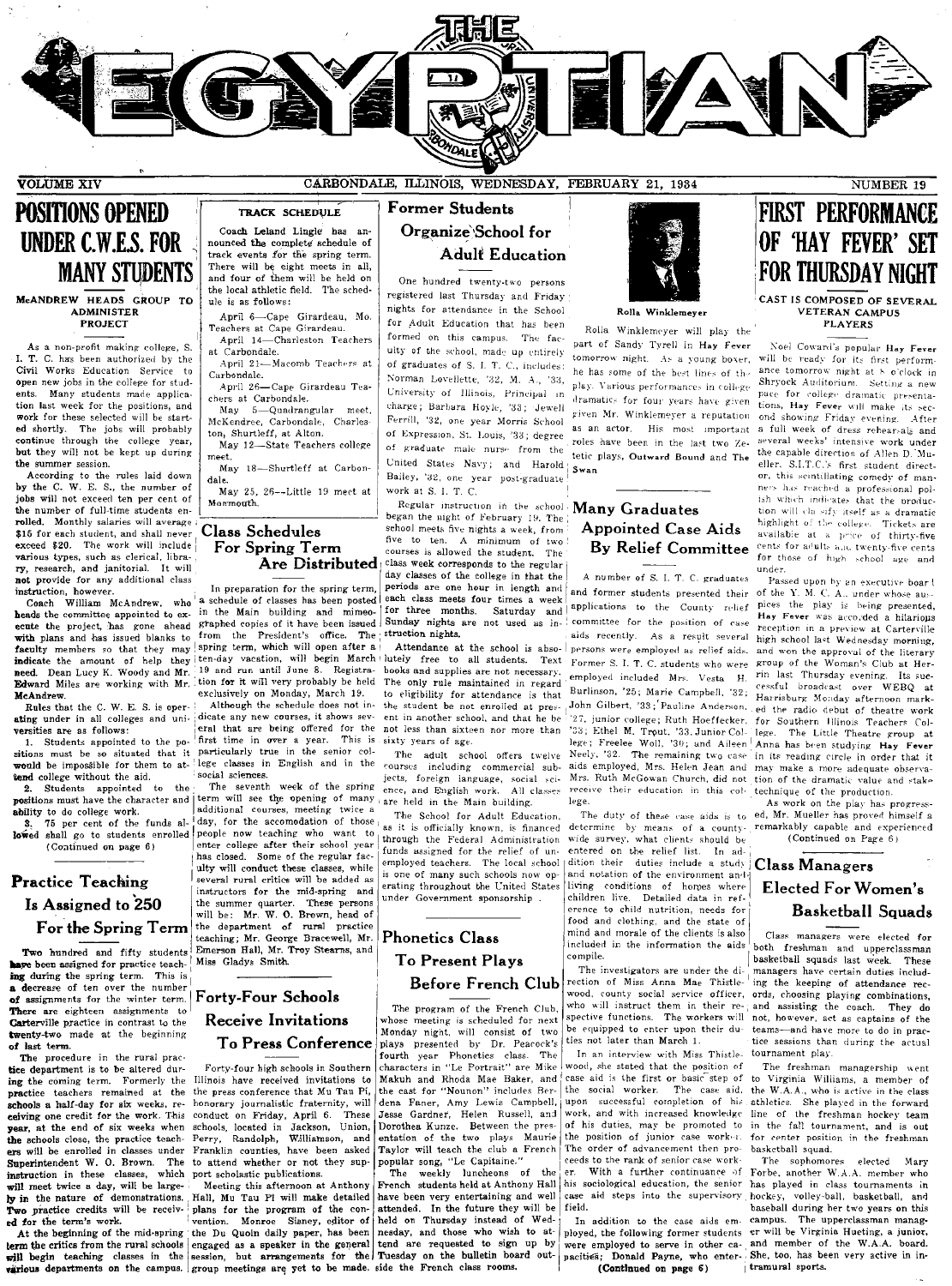# One-Act Play By<br>
Grov.:: Morgan Will IN PING-PONG TOURNEY Aileen McCue Shows<br>
Grov.:: Morgan Will IN PING-PONG TOURNEY Y. W. Modern Ways TRIP TO FOUNTAIN BLUFF<br>
Be Staged Tonight Virginia Hueting holds the lead Of Electing

play written and directed by Grover way through to the semifinals. She by Aileen McCue, officiated at the Carbondale, last Inursaay afternoon,<br>Morgan, will be presented in Socrat- will compete with the winner of the Y.W.C. ic Hall tonight as a feature of an Hughes-Bradley match for a place in demonstrating the correct modern instance spot wen-known to courses being sponsored by the society. The the finals. With the exception of the action of "Song at Morning" takes: Oxford-Moore and Goff-Stumpf young pianist, Peter. His "meister" been disposed of, and the reliminaryoung pianist, Peter. His "meister" been disposed of, and the tells him "You, like the lark, have contests are now in progress. tells him "You, like the lark, have sung a lovely song at morning. Will you be silent throughout the rest of the day?" The cast for the play in-<br>cludes:

Continuing the program of orig-; with Ruth Swofford in Benton. Vice-president-Eleanor Etherton, last week.<br>
inal S. I. T. C. literature, Aubrey ledge-contrary ledge-contrary ledge-contrary levels in the strengtherm et inal S. I. T. C. literature, Aubrey |<br>Land will read a selection from a | Jessie Harrell visited in St Louis' Secretairy Ruth Nast. Virginia A second rush party was held last do the students regard the societies?"

(ollection of poems written by S. I. ly meeting last Friday at the chapter Bates who were entertained by the members. Alice Roll.<br>T. C. students, will read a number house. The hostesses were: Mrs. Installation services fo T, C. students, wjlJ read a numb~r house. The hostessf;'"c. were Mrs, I Installation ;"en·ices for the newl::> \\pre entertained by the member". AI;:anR01.~ston, r'O'cently appointed vey Hiram Cross will read some of Mrs. Henry Walker. Tuesday evening. his own poetry.<br>Members of the society are ex-

Members of the society are ex- "Pick-up" moved into the house<br>perimenting considerably in the field <sub>last</sub> Thursday on the invitation of<br>of writing. Robert Boyle is working <sub>the c</sub>hapter. Pick-up, or Epsilon as on a comedy to be presented in a few ;-ome prefer, is a cross between a

a series of highly entertaining ex- <sub>unknown.</sub> temporaneous speeches on current

"Pictures must be handed in withthemes at Northwestern University so that the professor will know whose<br>work he is grading."—The Lincolnian, Lincoln, Illinois.



"Song at Morning", a one-act ping-pong tourney, having played her The League of Women Voters, led play written and directed by Grover way through to the semifinals. She hy Aileen McCue, officiated at the matches, all the preliminaries have<br>been disposed of, and the advance

# Delta Sigma Epsilon

w{'.,k:-. :-!-Jltz and a fox tf'rrler, wld Wa:- Jo-La~t \\"I,pk'~ pr0(!ram cO:l."\!::ted ')f natNi by a man who~t· nam" )",'])]ail1,

topics.  $\qquad \qquad \text{Virginia Scott visited Jane Warren}$ and Helen Thompson, alumnae in Champaign last week-end.

> are allowed to go out two nights a the University of California during week, Mondays and Saturdays, pro- the last season.- The Carnegie Tarviding they are in by 10 o'clock. tan.





rey Land I Burnett, alumna, in Jacksonville over and explaining the part women play guests of the fraternity at dinner and now. "Just one look at the Frank—Fred Dearworth the week-end and attended the S. L in political legislation. The follow- guests of the fraternity at dinner and now. Just one look at the rest end and attended the S. L in political legislation. The f

Land will read a selection from 3 Jessie Harrell visited in St Louis' Secretativ—Ruth Nast, Virginia A second rush party was held last do the students regard the societies!"<br>novel now under process of comple- Sunday. Stump

Virginia Spiller, who has made a The Mother's Club held its month-<br>Detical of noone weitten by S. L. and the Club is the charge Bates were rushed at the first party,

of these. Supplementing this sur- Jay Vick, Mrs. C. H. Mediin, and Elected officers will be held next George Shillig was a guest at the chairman of the committee, announc-

oned field of the Syracuse University campus. It was pursued by a dog who chased it until it ran into a fence and broke its neck. Police then shot the animal, and gave the<br>meat to the needy of the city.—The Co-No Press, Courtland. New York.

Fifty-four miles of tape were used Women students of Park College to bind up the football players at.



3 Act Comedy of Manners Will Be Presented the Nights of **FEB.22 and 23**  At 8:00 O'clock Shryock· Auditorium  $CARBONDALE$ Directed by Allan D. Mueller Under the Auspices of College Y. M. C. A.

> Admission: Adults 35c High School Age and Under 25c

Virginia Hueting holds the lead **Of Electing Officers** Miss Marjorie Shank's Geography **Their Organization**<br>
big week in the girls' championship<br>
I this week in the girls' championship The League of Women Voters, led and lent material for geographical study. The lakes surrounding this bluff and the low flat-land also afford material for the study of the formation<br>of glacial and residue soils.

# Chi Delta Chi

move now under program comple-<br>it on by a campus novelist. The Mocher's Club held its month-<br>Virginia Spiller, who has made a The Mother's Club held its month-<br>Virginia Spiller, and a piano solo by Mary

fraternity during the past week.

# A deer recently invaded an aband-  $\bf{E}$ dna  $\bf{Berger\; Talks}$ At Regular Meeting Of Illinae Society

Edna Berger gave a talk on colonial customs before the Illinae debate club at its regular meeting last Monday evening in the Strut and Fret room. A reading by Marjorie Womble comprised the other number 0.1 the program.<br>A new and varied type of enter-

A new and varied type of enter- Finley contrasted ideas embodied in tainment has been adopted by the the two schools of disciplinarians. Illinae program committee to replace the customary debates. A melodrathe customary debates. A melodra- Finley remarked. "centered on the ma will probably be a feature of the  $\frac{1}{1}$  theorem. who was considered the ma will probably be a feature of th<sub>'' teacher, who was considered the<br>next meeting. Since the debators are domineering force. Subject matter</sub> (i.e. row was considered the engines) have the department of domination for the rather made the pupil was made the pupil was made the pupil was made the pupil was made the pupil was made the pupil was made the pupil was ma spring meet, weekly debates have center of attention. The rules were<br>been abandoned for more general- strict, and woe he to him who did ized programs. The Illinae urges all not ohey! interested members to attend the progressive order, which meetings.

The teams to encounter Cape Girardeau on March 23, as announced. Negative, Dorothy Sims and<br>Lee Moore: Affirmative, Marjorie Womble and Virginia Spiller

# Kappa Delta Alpha

K. D. A. entertained Dr. Otis B. Young at dinner last Wednesday evening

Miss Betty Entsminger, daughter of K. D. A's housemother, was enter $t_{\text{a}}$  in  $B$ ;  $A$  s nousemberity, which then  $t$  Dodds Presides At her twelfth birthday.

# Commerce Club Retains Officers For Rest of Term

At the regular meeting of the Chamber of Commerce last week, the numbers voted to retain the present officers for the remainder of the term.

An interesting program consisting of the following numbers was presented:

Whistling solo: Mr. Oscar Day of the Division of Highways Bassoon Solo: Mr. Wendell Mar-

grave Shorthand Demonstration: Mr-

Lucille Pauls, an expert court report-

cane sugar. THEIN SUITOUT AFTER AND UNION 2000 CONE. 2000 Special movie on the production of which are done wrong."-Elm Bark, I ame sugar.

"We own something valuable, and we've never realized it before. It's not in terms of dollars and cents that I'm speaking, but in terms of a rich endowment form the past." These endowment form the past." were Marjorie Brown's opening words in her talk before the Zetets<br>in which she spoke of the interesting of glacial and residue soils. events in the society as taken from  $r_{\text{th}}$  the records since 1877. She explain ed the organization and procedure of the meetings, described the early me day: The case for the play in **Delta Sigma Epsilon come cludes:** Chu Delta Chi programs, read the names of some<br>Cludes: Peter-Grover Morgan **Air and Sigma Air Air Air and Air and Sigma Air and Air and Air and Air and** Peter—Grover Morgan<br>Wilhelm, the old "Meister"—Aub- Margaret Hueckel visited Nevd method of voting by secret ballot and Mrs. George D. Wham were the tion of Zetetic student life then Mrs. Payne-Johnson-Ruth Ste- II in Scheme and attended the S. I. in political legislation. The follow- Last Thursday, beautiful and painstaking handwrit-<br>Mrs. Payne-Johnson-Ruth Ste- II in the Cost a Charles Launsbury, for venson and the program of orig-<br>Continuing the program of orig-with Ruth Swofford in Benton. Wice-president-Eleanor Etherton, last week. weiter house pare the scrawling- and carelessly

ed an unusual program for next week The members of the society will give reasons for their various interests and talents after their special numbers.

# Bob Finley Leads Discussion Held At Education Club

Leading a discussion on "I line" before members of the  $\mathcal{C}$ . before members of the :llucation Club last Thur-day night. Bob the two schools of disciplinarians.<br>"The older type of discipline," Mr. strict, and woe he to him who did

 $t^{\text{max}}$  and  $t^{\text{max}}$  is the early 1920's and seems at p, esent to he wailing, emploasizes the pupil as the important thing in<br>the school. 'The child, left to his<br>own devices, will develop an integrated personality,' these progres ives<br>maintain. ... 'We must let the child<br>choose what he wants to do and do it as he pleases."  $\,$ 

Material for the discussion wadrawn from educational writings by Dr. Freeman of the University of Chicago, W. C. Bagley, and John Dewey

# Chapel Program Given Last Friday

Gordon Dodds, president of the Chamber of Commerce, presided at that organization's program in chapel last Friday morning. The program consisted of a saw solo by Virginia Shields ; a panel di-cus ion of the values of a commercial education by Lewis Hoover and Fernely Roberts;<br>two vocal soles by Arnold Ray Thomas; and a chalk talk by Marian Allen.

The Delta Sigma Epsilon so ority will be in charge of the chapel pro-<br>gram Friday.... Since the memberwish to present their program as a surprise, the only announcement concerning it is that it is to be presented in a clever way and will be representative of sorority life and activity.

Talk: Marie MoHman<br>Current Events: Welby Shaeffer "Mae West problems are thoe Current Events: Welby Shaeffer "Mae West problems are tho  $e$  Snecial movie on the production of which are done wrong."-Elm Bark,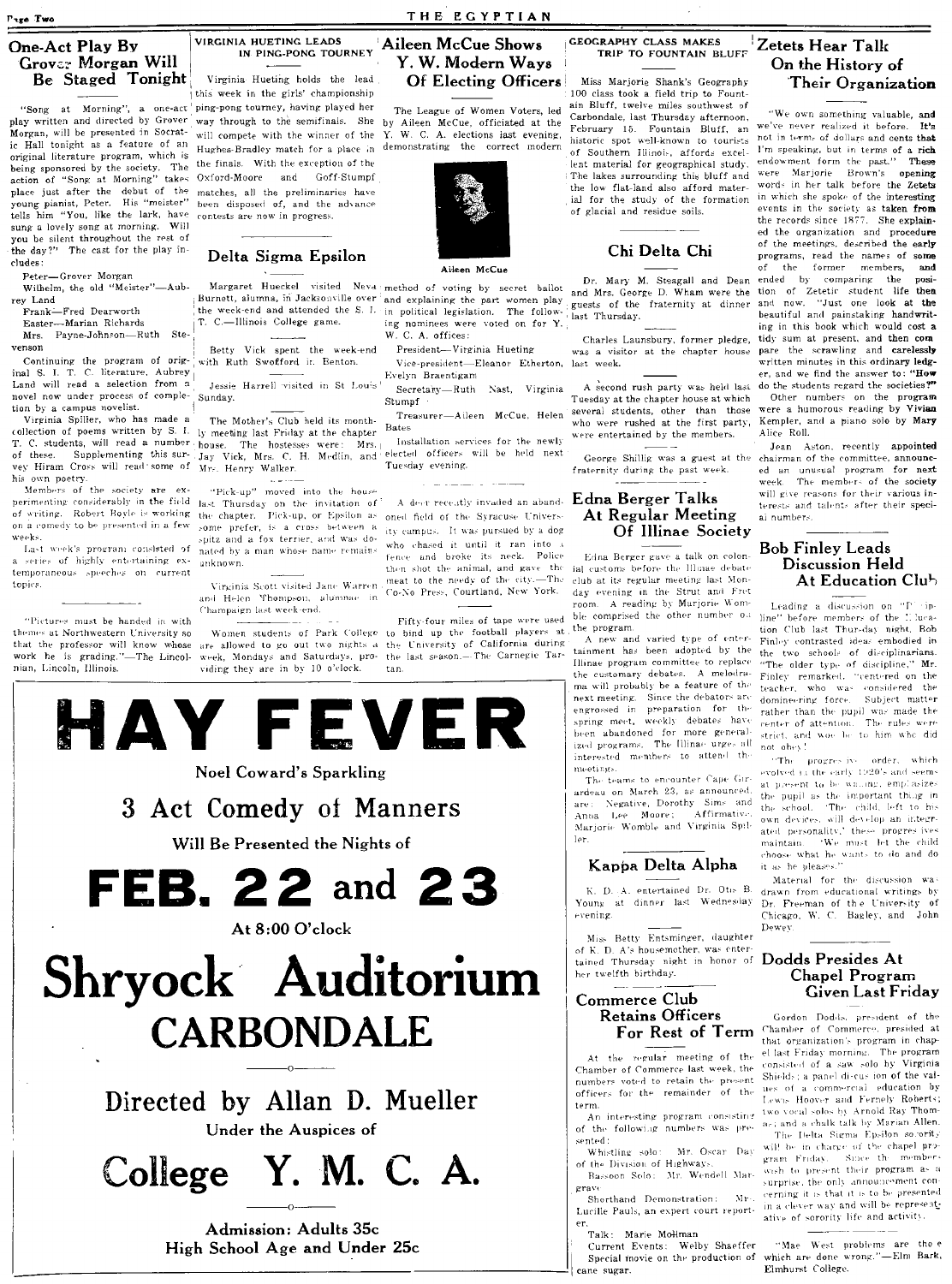

Dogs made news last week. "Chee Chee." beloved pet of Miss Martha Scott, and in charge of trainer Billy Marberry, succumbed to colitis and passed into the peace that awaits all good chow bounds.

Miss Barbour's Scotch terrier, "Kenny" is the proud father of six pups.

The mascot of the Chi Delta Chi fraternity languishes and loses weight day after day. Too much fondling and carressing on the part of Bill "Polly" Moorman is the cause.

The Denver Damsel Bernice Boldt had a date with Curt Hill last week. She wore roses, talked roses, and<br>sniffed roses until "Sherib" Hill was nearly driven to drink.

"Paul Pry writes about people we don't even know," said some of the campus aristoerats when the last column was issued. My answer: "This column is devoted to all students who do either questionable, interesting, or amusing things; if you don't know such people get acquainted with It is possible that they might them. prove more interesting than some of the cream puffs that flutter about your teas and "Social" gatherings!

Standing in front of Parker's Gift Shop last Thursday was a recently engaged couple-faculty members Certain tiny pink and blue articles in that window seemed to attract their interest.

Katherine Gaskins is careless about her window blinds-last week a shout from a passerby caused her to jerk it down with such vigor that she threw both thumbs out of joint.

Paul Pry asked Allan Mueller for "news" last Thursday morning. don't know any scandal because 1 never associate with the Plebians who make scandal!" said Plutocrat Muel- $1eF$ 

"Judy" Jackson is also careless about her window blinds. Some weeks ago after a most startling exposure of certain facts she said to a friend, "Why, I must be getting absent minded."

St. Valentine day saw: Bill Salus receive a box of cookies; Hazel Towery, too much candy; Paul Pry, numerous comic valentines.

Ruth Motsinger told Maude Miller near and Imagene Turner one night last<br>week: "My Lord, that Guy Hill<br>should enter the wrestling tournament this spring! He's bound to win his weight!

Mary and Lois Keller, nieces of Kent E. Keller, Congressman of the 25th District of Illinois, boldly kidnaped pajama-clad Elmer Medlin last Thursday eve, and drove him to Lincoln Park in their Buick Master Six. Paul knows Medlin went most unwillingly!



ment of Miss Julia Jonah. I found the Within sat Eggert Meydoor open. er toying with the dial of the radio. He was practically sitting on his<br>broad shoulders—left hand idly patting the arm of the chair. The usual furor followed the arrival of a new guest, and then I met Meyer.

At the outset Eggert Meyer, strawhaired German lecturer and teacher, was very quiet-hardly any discussion took place before lunch. We did discuss the real attitude of student. toward Abraham Lincoln-he had been to hear the Lincoln program. During the discourse the lecturer displayed a real insight into American personalities. He compared and contrasted our great statesmen with the ease not expected of foreigners.

"The thing that impresses me most In America?" Meyer returned my<br>question. "Why your freedom-<br>your great freedom." So often be would make a statement and then retouch it all in the same sentence This showed his desire to perfect his expression.

Eggert Meyer eats swiftly-he<br>likes bread and spreads it thickly with butter, takes much sugar in his heavily-creamed coffee, and handles his silver with great poise.

His chief interest seemed to be in num chapel custom. "Why do you<br>have it? Do the students want it?<br>Must you always go?" These are questions Meyer bombarded me with, in connection with the chapel sub- damentalism, and perhaps futurism.' iect.

Herr Mever was deeply interested in student institutions; the strength and weakness of the Student Council was a point on which he sought all black beret, stood very erect and the information he could gather from the luncheon group. Out of his keen

The Egyptian carries this

entirely independent of

column in its pages, but it should

be understood by everyone that the Egyptian itself remains in

the letters which it publishes.

These ideas are of the students,

not of the newspaper staff. All

letters must be signed when they

are sent to the Egyptian office,

although the signature will be

our rah-rah cheer leaders? I think

not. The cheer leaders are only try-

ing to show our team by means of

organized cheering that we are back-

ing them to the very limit. We need more of this sort of backing on our

campus because unified cheers ap-

plauding a definite team far excel the

ragged indefinite cheers of a crowd

merely moved by a particular play-

which may be made by vither team.

During play they hardly recognize

who is being cheered. If cheer lead-

ers have the initiative to get up and

try to show our school spirit, I think

they are to be commended and not

Bill Browning drinks beer after

The still-standing Xmas tree in

front of 607 Normal serves as a ren-

certain debates to ease his throat.

dezvous for one of the Sites twins.

Bob Tanner can sing bass

ritates him.

withheld upon special request.

Should we in all fairness

Dear Wailing Wall:

life.

policy

Cautiously edging up to the apart- | interest in democratic organizations grew Meyer's short, lecture-like discussion of the hope of a class awakening in Germany. He seemed to hope for farmers, laborers, and merchants organizations.

Mever kept his personal reactions out of the discussion almost altogether. It was most difficult to pry a dogmatic statement from him. He did say, when the reporter pointedly<br>asked him if he were sympathetic with the communist philosophy, "May I give you my hand that I am not?' -we shook hands.

To the inquiry of how the publication All's Quiet on the Western Front was received in Germany Mey- $\mathbf{e}\mathbf{r}$ was most enlightening. "It was so human--so true-My father and uncles, I have heard them talk of it and always they said, 'Yes, yes,<br>that is the way it happened.' " Meyer went on to say that the author was an unknown man in Germany, that he never was known to grant an interview, and lived the life of a re-<br>cluse. "Eric Remarque's work touched the real fiber of the German people-both the conservatives and the liberals found something to draw<br>from it. That is characteristic of any eally true work."

Karl Baumann came in. He wanted Meyer's opinion on art and the<br>|stage of Germany, Said-Meyer, "The sculptor of Germany especially re flects the heavy trend back to the Power and Military expressionalized fair samples of some of the many type of art. As to stage decorations -Germany is tending to cubism, fun-

"Eigent, Eigent, it's one o'clock." said the practical Miss Aileen Carpenter. Mever jumped up, donned a ton coat too short for him, slapped on a said-"Thank you, and good bye?" He was gone-

unjustly criticized. About that parting shot: "Yelling our heads off at 9:30 in the morning"-that is no fault of the cheer leaders. When have we during the course of the day a better opportunity to show a little pep than when we are all assembled

CECIL H. GOAD.

Dear Wailing Wall:

there appeared an editorial criticizing a "pep session" held in the Auditorium before a recent basketball game. That is a poor spirit for one connected with a school paper to take. The basketball games are not talked up enough in the school paper

The author states that there is Why

the rallies, we will give him or her five minutes of our valuable time to get a mile from the auditorium where this "synthetic pep" will not bother him or her.

Three hundred twenty-five boys of the Jeffersonville High School, Jeffersonville, Indiana, were presented with a questionnaire on the ideal girl. Some of the results were: Boys do "Nose" Ghent's new nick name of who the six very talkative people in the girls who run after them;<br>"Grumpy" is well founded, and it ir-<br>"Grumpy" is well founded, and it ir-<br>"Grumpy" is well founded, and it ir-<br>were at the



# LIGHT HOUSEKEEPING ROOMS **FOR GIRLS**

511 W. Grand W. O. ETHERTON Phone 547R2

# For Quality Portraits & Kodak Finishing

 $-$ SEE-

# **C. CLIFF GRINDLE STUDIOS**

# **WOMEN'S ALLOVER** WHITE SPORT OXFORDS

'All Sizes per pair \$1.98 Tax included .......

# **Peoples Shoe Store**

# UNIVERSITY CAFE S.I.T.C.'s EATING PLACE

**Dinners Short Orders Fountain Drinks** 

# **TWO OUTSTANDING** HOSIERY SPECIALS

**VERY SHEER CHIFFON** 

Full Fashioned, Lace Tops **Spring Shades** 



**SEMI-SERVICE** Full Fashioned, First Quality, Spring Shades

 $54c$ 

# THE **H & M** STORE

The Wailing Wall The "Wailing Wall" offers the student an opportunity to voice through print his opinions of various things concerning college in chapel?

Sincerely,

In the last copy of the Egyptian

enough pep at the games now. There is enough pep at the games, but let's give the basketball players a vote of confidence before the game. Why not let the basketball players know we are behind them because they represent the school, and not because one of them makes a point during the game. At the game we cheer for the player who stars, but in the assembly we yell for the team.

If the editorial writer does not like

Sincerely, HAROLD L. BUDDE.

Page Three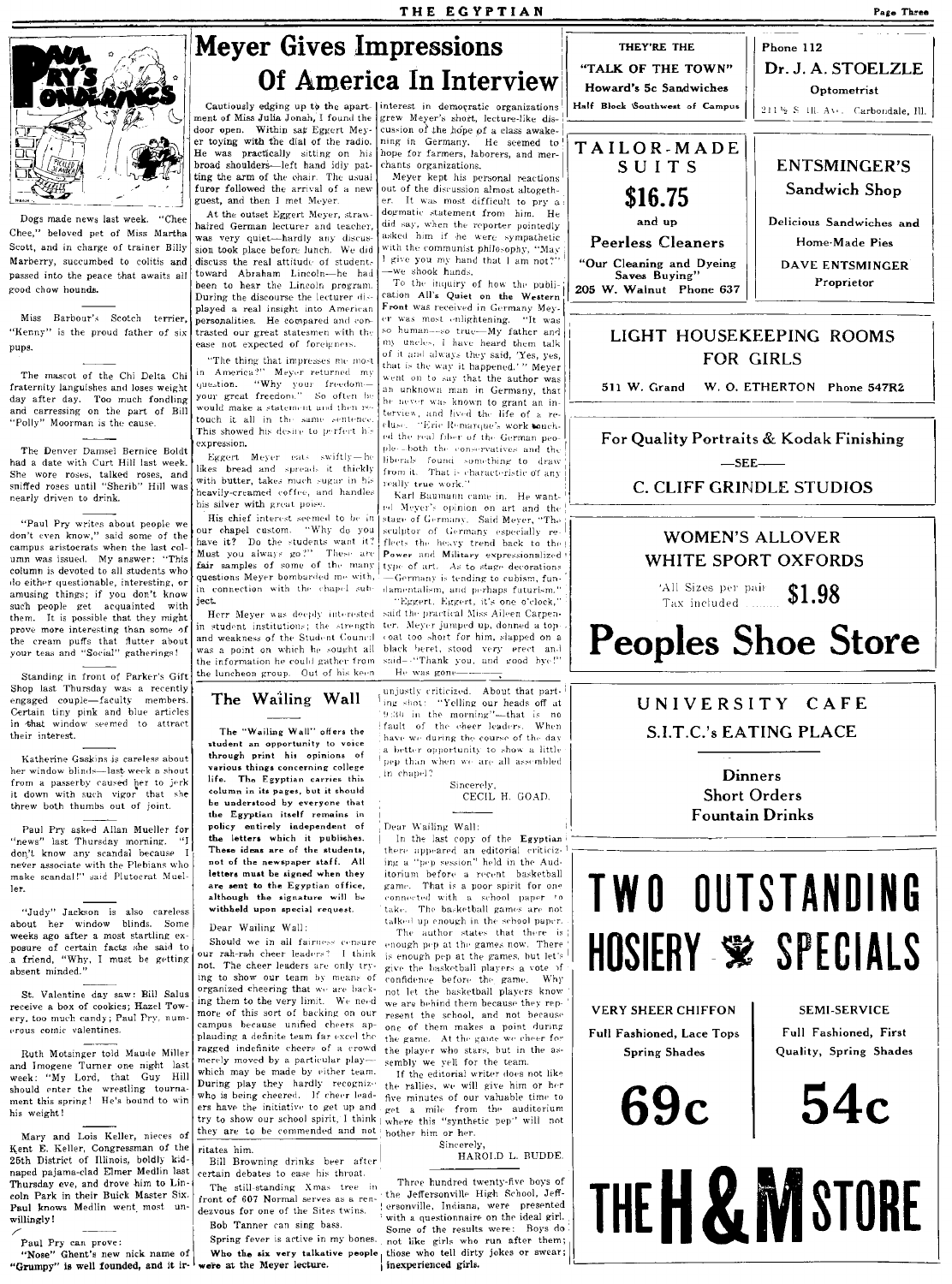# **AECAY SHARP**

Charter Member Illinois College Press Association Member of Columbia Scholastic Press Association.

Entered as second class matter in the Carbondale Post Office under the Act of March 3, 1879

#### THE STAFF

| Faculty Advisers  ESTHER M. POWER, DR. RICHARD L. BEYER |  |  |  |
|---------------------------------------------------------|--|--|--|
|                                                         |  |  |  |

#### **REPORTERS AND SPECIAL WRITERS**

| Maurie Taylor | Margaret Hill. |                | Aubrey Land | Wendell Otev |
|---------------|----------------|----------------|-------------|--------------|
|               | Eileen McNeill | Marjorie Brown |             | Elsie Faner  |

### **COMPETITORS**

| Jesse Warren | Betty Jones  | Robert Chapman | Loyal Compton     |
|--------------|--------------|----------------|-------------------|
| Eileen Brock | Robert Boyle | Fred Comstock  | Winifred Calloway |

#### **BUSINESS STAFF**

### WE OBSERVE WASHINGTON'S BIRTHDAY

In informal discussion and in his lecture last week, Eggert Mever remarked that we Americans seem to feel so little enthusiasm and patriotism in connection with our national heroes. He was basing his observation on our conduct at the Lincoln program and on the answers that some of our students made<br>to his questions. If Mr. Meyer were to attend the Washington<br>program tomorrow morning, his first impression on this matter would probably be confirmed.

We do not consider that we ought to apologize for this we were so thoroughly stuffed with tales of the heroes' virtues<br>that in our youth<br>we were so thoroughly stuffed with tales of the heroes' virtues<br>that we're tired of it. And there is the point that recent debunking has been enough to disillusion anyone. Our most valuable argument, however, is that emotional enthusiasm does not lead to a true evaluation of any character. Cool-headed study here, as in music and art, will lead us to a more sensible opinion of our leaders than a frenzied meeting would. A few minutes consideration on Washington's particular abilities will help us understand his importance a great deal better than<br>hours of "squeezing the eagle."

### **ADVERTISING**

Tomorrow and Friday will bring the performance of Hay Fever, one of Noel Coward's brilliant comedies of manners. should be attended with success. should be attended with success. The piece itself is worth-<br>while, and the cast has done inexorably thorough work in geuting it ready for presentation. It is the first major dramatic offering at S. I. T. C. since Homecoming play, and it is being sponsored by one of the college's most serviceable organizations. We certainly wish it well.

If all of the people of the college and of Carbondale do not support it, however, it is possible in this case that they are justified. In an effort to make Hay Fever really a success,<br>high-pressure methods of publicity have been used, and they<br>have been obnoxious. Pasting huge stickers on the windows of all the cars in the neighborhood hasn't impressed anyone favorably with the play, and knocking people down to get them to buy tickets hasn't made them anxious to attend it. Thorough advertising is effective. Blatant advertising is destructive.

### WE MEET CHICAGO UNIVERSITY

In meeting the University of Chicago Saturday, S. I. T. C.'s basketball men will play an university for the second time sTUDENT MUSICIANS GIVE this season. The encounter comes as a fitting climax to the Maroon's basketball work, for this year they have shown a skill and sportsmanship that has done credit to the entire college. It is natural that all of us are pleased when such games are arranged, because they seem to us a step up. Certainly they indicate that we are being recognized as something more than an over-grown high school.

There is, however, a more substantial reason why we are Grover Morgan, who allows a should welcome these engagements with the larger schools, the piano work of List Merchan To universities in this state and in contiguous states we transfer and graduate many students. We have an ever-growing who explained the reed instrument academic relationship with them that can be fostered pleas- of the orchestra; and Ira Wilson. antly by extra-curricultr activities.



THE EGYPTIAN

### THE SPHINX KNOWS:

Marian Allan's chalk talk Frivation. We wonder if she wrote the rhymes

Eugene Piggott wants to know if four of the eight hours that a student is supposed to sleep can be the four that he spends in the classroom.

Some people might object to Welby Schaeffer's statement in a public speech that the Socialist<br>party is having an "alarming growth."

The Kappa Phi Kappa dinner dance was quite a ritzy affair.

John Robert Hastie was a most thoroughly lost young man one afternoon last week. They "seeked" him at home, in the library, in the cafe and on the campusbut still no John Robert. Finally he was found in a class.

J. Ward Barnes wrote that what one reads depends on the "mood of the sole."

Maurie Taylor had three Caesar students at the beginning of the term-Robert, Barbara, and Margaret. Robert got the measles and then Barbara got the mumps.<br>Therefore, Maurie now has only Margaret. (Rumor has it that she's trying to give Margaret the chicken-pox, but she is too healthy!") That Vada McGill has had a

crush of John Goddard all winter and has finally landed him.

#### THE SPHINX WONDERS:

If James Mifflin knows Virginia Lee West.

How Louis Hoover takes care f two dates at once. Genevieve Wells should know

If Harrison Eaton is ever sad. If you ever saw Miss Jonah walking in her dress with a train. Did you see Gasaway Bovinet trying to get the cigar taste out

of his mouth after his performance in chapel.

Why "Flossie" Smith handed in an article on Mae West along with his public speaking lesson plan one day last week. Is he training his<br>students to say "Come up and see<br>students to say" "Come up and see me sometime?

Why Bill Salus and Fred Crouch reached their home in such a hurry one night recently that they passed the front door and ran a round to the back-also why they looked so disheveled and why they are so friendly with Paul Pry since then

Where Mr. Miles's valentines came from and if he liked "my latest snapshot of you" on one of them.

Did you know that Jim Gray's scholastic average is perhaps the

best of all the athletes over a period of years. If Mr. Miller has succeeded in

conjugating the French word "Sans."

# DEMONSTRATIONS IN U. H. S.

Several of the outstanding musicians on the college campus have recently given demonstrations before the Music Appreciation class in the University High School. Among them sohn, and Chopin; George Casper

# **AMONG**

Ralph Roeder, Viking Press, New York.

"The most superb single volume in English on the Reniassance. This day morning was a pleasing inno- book should establish itself as a  $classic."$ So says Professor Rav mond Weaver, of Columbia Univers-And, thinking that Professor Weaver should know that whereof he speaks. I took up the book in a high state of expectancy prepared for an unusual literary feast. Before I had reached the hundredth page I was wading desperately through great<br>masses of historic data and voluminous facts. Before I had reached the two hundredth page I was practically mired. It is a very difficult book to read, even with a fairly comprehensive knowledge of the Renaissance in the late fourteen and ear-Iv fifteen bundreds in Italy.

However, there is a certain fascination about the book. The author exhibits, in parts, a brilliant and vivid style.

The massive story pivots about four men, who, in Roeder's opinion, make up a composite Man of the Renaissance during the hectic years between 1494 and 1530. These men are: Savonarola, the priestly fanatic, forcing the corrective of religion on a licentious Florence: Machiavelli, the hero-worshiper, preaching the merciless doctrine of despotism; Castilglione, the courtier, uptocratic ideal in the face of a world himself, and living out his libertine life on the bright Venetian lagoon.

The insight given into the life of the times, the corruption and inner workings of the church, the desires, rates, loves, ambitions of the leaders of the time make fascinating reading In places the author makes the book so vivid that, one's surroundings become unreal, and one feels oneself in the midst of the whirling mass of events of the fifteen hundreds in Italy. The author's understanding and sympathetic treatment of his outstanding characters produces a masterpiece of biographical writing. The book, which is fashionably long, was the December choice of the Book-ofthe Month Club

Ralph Roeder now lives in New York City, where he was born in 1890. He studied at Columbia and Harvard. His writing career, which is all that he considers relevant to his present life, began with translations from the Italian and from the French-books on European life, art. and letters, and a number of plays. For a time he was a correspondent of the Chicago Daily News in Rome. He has written articles on Art for The Arts, and on drama for 1930 he published his first book, Savonarola.

#### DR. THALMAN TALKS AT ANNUAL AG CLUB BANQUET

Dr. W. A. Thalman of the Education department gave a talk on maget the annual mid-winter banquet The Agricultural Club at the Methodist Church last Thursday evening.<br>Over fifty atended the banquet. Thinh Goddard was toastmaster, and everal members of the organization were called upon for short talks.

In his discussion, Dr. Thalman related the historic development of magic, and gave many illustration which kept his audience on "tip-toes."

The University of Minnesota is making plans to finance one thousand students as a part of its "education relief" program.

What Do You Think?

Shall there be a faculty basketball game this year as there was last year and the year before? Students seem to show very little interest in it. Virginia Feirich and Johnnie Hayes are as usual of the same opinion. Johnnie expresses himself: "Really I know nothing about their basketball games. If they wish to play let them have their fun."

Allan Mueller on the other hand has never seen our faculty in action on the basketball floor and thinks it should be at least amus-<br>ing. He says: "What could be funnier than watching ye olde professors gambol about on the baskethall court? Personally and impersonally I think they should animate their squad and squaddle with some other team.'

Lelle Baker offers: I do not think there has been interest shown in faculty games, but there could be interest developed if the students had seen the faculty play and realized that they have a team good enough to make an interesting game."

Mayhe the students feel that they would dislike to see their favorite instructors lose their professorial dignity by scampering around a gymnasium.

# Chapel Notes

The outstanding orchestral contribution of last week was the wellblat had outgrown it; and finally, hutton of last week was the well-<br>that had outgrown it; and finally, hown "Poet and Peasant" Overtures<br>Aretino, the "Scourge of Princes," known "Poet and Peasant" Overtures<br>seeking the u ovening theme followed by the violins in quieter mood; then the full orchestra sings it. At the very height of this outburst comes the beautiful, vibrant cello solo, assisted after some time by the wood winds with counter-melodies, bringing the first section to a close. The remainder of the overture is made un of two well-controlled themes-one the exultant, rejoicing, triumphant voice of Powerthe other milder voice, perhaps of humility, but nevertheless sweet and firm. The theme of Power is the last one heard; it grows and grows, building up a tremendous climax, and finally culminating in a succession of sharp staccato chords-a most emphatic finale.

> Other bits contributed by the or chestra include the "American Patrol." a collection of patriotic airs. and another group of selections from Hadley's "Silhouettes," this time the "Egyptian" and the "Irish" sections. Both these last are highly descriptive, the former in five-four time which gives a decided lurch to the movement and strongly suggests camels walking, the latter a gay, dashing<br>bit of old Erin-an Irish reel to a modern setting.

> The band did its usual hit on Tuesday morning, beginning with the<br>much-played "Our Director," and proceeding to a lively interpretation<br>of "Grandioso" Overture. The slow<br>parts seemed unusually well done, while the latter sections proved delightful for their very levity and ex-<br>uberance. The band also assisted in a pep session following the regular program.

Colonel Charles A. Lindbergh once flunked out of the University of Wisconsin. Also Dr. W. J. Mavo, of the Mayo Clinic, flunked out of the University of Michigan medical school. -The Maverick, Tonkawa, Okla.

There is now one single young, tall, blonde, and handsome man enrolled at Wellsley college as an art student.

**NEW BOOKS** The Man of the Renaissance by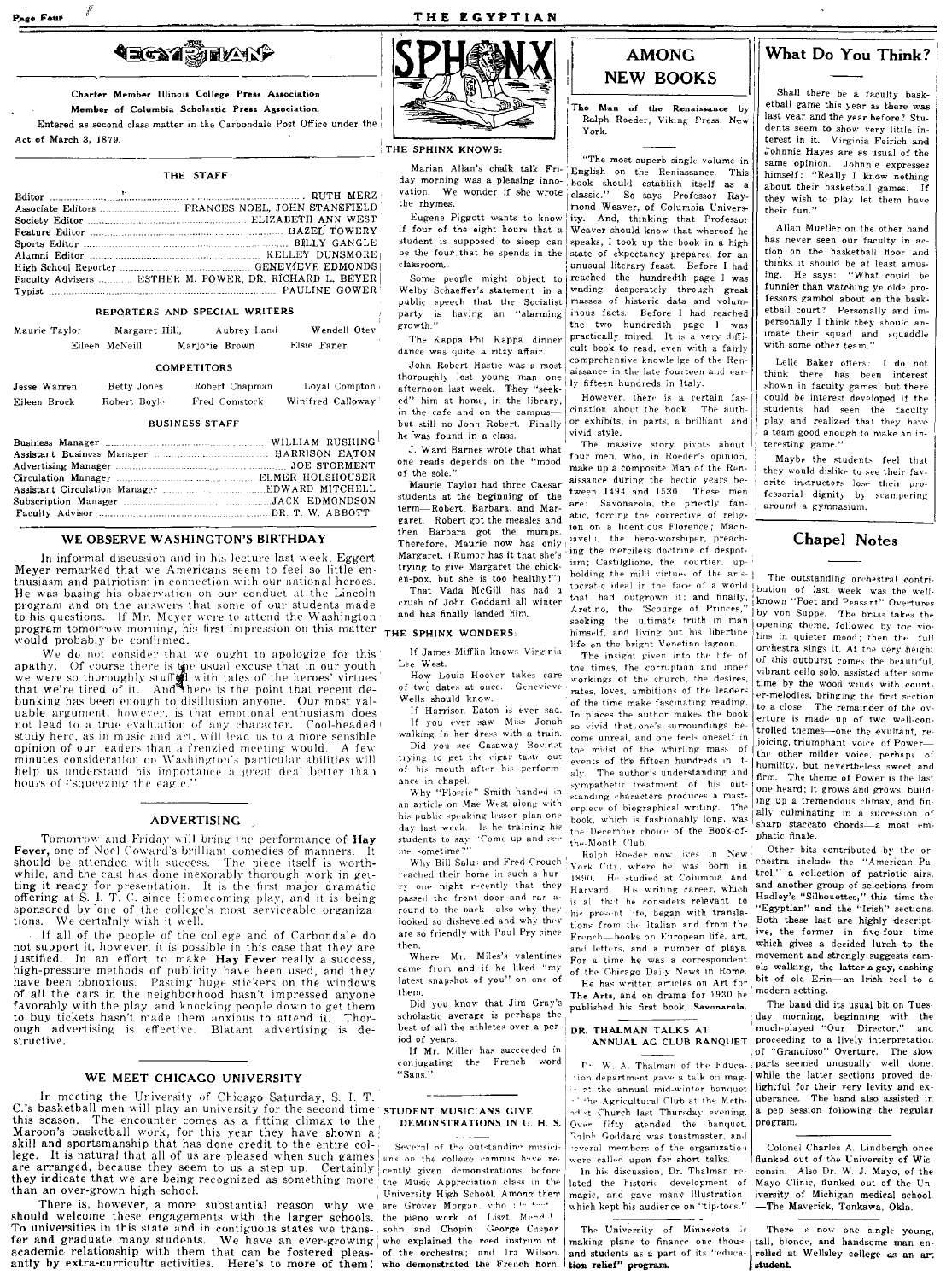## THE EGYPTIAN

# MAROONS DEFEATED IN CONTEST WITH ILLINOIS COLLEGE

JACKSONVILLE LAD'S TIPPING CAUSES THIRD LOSS

Unable to stop the accurate tipins of Lasiter, the Southern Teachers suffered their third setback of the season, 36-31 at the hands of IDinois College last Saturday night in Jacksonville. Although out of the race for the Little Nineteen championship, the Maroons were out to **Morgan's Monkeys**<br>grab off second place. **I** Win Title In The

Carbondale. Planting his tall body under the basket, he tipped in six **field goals and along with a long shot** Morgan's Monkeys edged out Eta<br>field goals and along with a long shot Bita Pi as leader and winner in the and seven free throws, he defeated the Southern five.  $National$  League intramural basket-

Holder and Davison played bang-<br>**up** games for Carbondale, each gath-<br> $\frac{t}{t}$  teams were tied for first place and formulated the formulated the state and the state and the state and the state indeed up games for Carbondale, each gath-<br>ering 12 points. Jim Winn, Illinois ering 12 points. Jim Winn, 100018 close, the Monkeys winning by College star guard and captain, gain-College star guard and captain, gain-<br>
college star guard and captain, gain-<br>
college star guard and captain, gain-<br>
color their the channeling in the American The Carbondale Teachers won the would be lost.<br>
eight tallies

the fastest team in Illinois, Carbon- - This week will close the intramur- Cape floor Tuesday night, February<br>dale iumned into an early lead. date jumped into an early lead. al play and tomorrow night will prob-. 13. The contest was a non-confer-<br>Playing heads up ball in the first few **Playing heads up ball in the first few** able conclude league competition, ence battle. minutes, the Maroons gained a 1-1 The game to decide the grand cham-<br>advantage which was soon overcome signship will probably by played be... The Southerners gained an early The Southerners watched the Illiadvantage which was soon overcome pionship will probably be played be-<br>by Lasiter and his charges. Tipping can the Makimulating came on March. by Lastier and his charges. Tipping for  $v$  the McKendree game, on March in rebound shots right and left, the  $2$ Jacksonville boys gained a 20-17 advantage at the half.

It looked like a break for the Muroons when Captain Winn was forced to the sidelines at the start of the second half. However, because of the marvelous floor work of Bunch and Pearce, and the shooting of Lasiter, the Southerners were unable to overcome the lead.

Davison and Holder kent the local lads in the running with their long shots. With Winn back in the Illi-With Winn back in the Illinois Jine.up, it wa-. hHrd to .... top th.' Jack-onville boy». CathNin.l' :-p .... "d F.G , ·111 I, Ilt. {I"(j( ult~ ( 1 (I in the last minutes of play, the Illinois quintet took advantage of the breaks and ran the score to  $36-31$  Blackwood (W.C.R.)  $.14$ before the game ended.

The box score is as follows:

|                            | The Marcons |                |                |                |
|----------------------------|-------------|----------------|----------------|----------------|
|                            | FG.         | FT             | PTS.           | FLS            |
| Holder, F  6               |             | 0              | 12             | $\overline{2}$ |
|                            |             | $\Omega$       | $\Omega$       | 0              |
|                            |             | O              | 12             | 2              |
| Hall. F<br>. 0             |             | $\Omega$       | 0              | Ď              |
| Bricker (c) C  0           |             | $^{(1)}$       | 0              | $\theta$       |
|                            |             | $\overline{2}$ | $\overline{2}$ | $\Omega$       |
| $Grav$ , $G$ . $2$         |             | 1              | 5              | 3              |
| <b>Franks, G</b> 0         |             | 0              | $\Omega$       | 1              |
|                            |             |                |                |                |
|                            | 14          | 2              | 31             | 8              |
| Illinois College           |             |                |                |                |
|                            | FG          | FT             | PTS.           | FLS            |
| <b>Bunch, F</b> 2          |             | 2              | 6              | 2              |
|                            |             | $\theta$       | 0              | 0              |
| Miller, F    0             |             | 0              | 0              | Ī              |
|                            |             | $\mathbf{I}$   | 1              | 0              |
| $M$ undy, $F$ 0            |             | 0              | 0              | 0              |
| Lasiter, C  7              |             | 7              | 21             | 2              |
| Winn (e) $G$ 3             |             | $\overline{2}$ | Ŕ              | $\overline{c}$ |
| ${\bf Wyatts},\ {\bf G}$ 0 |             | $\Omega$       | n              | $\Omega$       |
| Pearce, G  0               |             | $\Omega$       | $\Omega$       | 0              |
|                            |             |                |                |                |
|                            | 12          | 12             | 36             |                |

# Veteran Intramural Stars

ball competition\_ Last week these

National League

The individual high scores for week inding February 17 are as follows:

 $\mathrm{No.}\th$  (M. Monkeys): $35$  $l$  .ingle  $(M.$  Monkeys)  $.31$ 'joorman (C D. C) 2S Springer (Eta B. Pi).:25 'ruedness (E. B. Pi) ..24 American League

Cramer (Faculty). \Y dk,·)" (Hamrnl·r'-)

Southern Loses

F.G. F.T T.P

 $_{\rm 3}$  $\overline{2}$ 

 $\mathbf{\hat{x}}$ 

 $-15$  $17$  $\mathcal{L}_1$ 



Jack Taylor and Dr. Kenneth, Van championship team. Dr. Van Lente, Lente, pictured above, are both vet- of the Faculty team, has been active eran players of the intramural bas- in basketball throughout the three ketball league. Mr. Taylor is play- years he has been at S. I. T. C., and ing his third year with the Goobers. has often appeared in benefit games Last season he was a member of the played with downtown teams,

known for the Hammers and the game when they easily subdued the Living up to their reputation as "904" Learns are tighting and the game when they easily subdued the<br>
the fastest team in Illinois, Carbon-<br>
This work will along the late mum Cape Girardeau Indians 35-21 on the

The Southerners gained an early lead which they never relinquished throughout the contest. Scoring almost at will ,the Macmen had an 18- $9$  lead at the  $\epsilon$ nd of the first period.

Completely outplaying the Indians in every department of the game the Maroons were never threatened<br>by the Capesters. Led by the perby the Capesters.  $R_6$  for  $R_7$  includes  $R_8$  for  $R_9$  for  $R_9$ .  $\frac{69}{59}$  Southerners held, at one time, a 31-<br>59 is to tax  $\frac{59}{53}$ , 16 lead.

 $\frac{53}{50}$  Davison, playing one of the best i games of his career, headed the Southerners in scoring with eleven F.T T.P points. Playing an unusually good  $\frac{1}{46}$  floor game, Davey was the big fact-

 $42$  or in the defeat of the Missourians.  $11 - 41$  Jones garnered nine points to lead

 $46$  the Indians in scoring.

35. The box score of the game is as follows: Carbondale

| The Maroons      |                                                    |                                                           | Southern Loses          |                                                                                                                                                                                                                                                                                                                                                                                                                                                                                                                                  | FG.                                                                                                                                                                                                                                                                                                |                                                                                                                                                                                                                    |                                                             |                                                                                                               | weamsday, rep. 21. reshinan<br>Sophomores.                                                       |
|------------------|----------------------------------------------------|-----------------------------------------------------------|-------------------------|----------------------------------------------------------------------------------------------------------------------------------------------------------------------------------------------------------------------------------------------------------------------------------------------------------------------------------------------------------------------------------------------------------------------------------------------------------------------------------------------------------------------------------|----------------------------------------------------------------------------------------------------------------------------------------------------------------------------------------------------------------------------------------------------------------------------------------------------|--------------------------------------------------------------------------------------------------------------------------------------------------------------------------------------------------------------------|-------------------------------------------------------------|---------------------------------------------------------------------------------------------------------------|--------------------------------------------------------------------------------------------------|
| FT.              |                                                    |                                                           |                         | Holder, F                                                                                                                                                                                                                                                                                                                                                                                                                                                                                                                        | .2                                                                                                                                                                                                                                                                                                 | $\Omega$                                                                                                                                                                                                           | 4                                                           |                                                                                                               | Thursday, Feb. 22: Upperclass                                                                    |
| $\bullet$        | 12                                                 |                                                           |                         | $Hall$ $F$                                                                                                                                                                                                                                                                                                                                                                                                                                                                                                                       | $\overline{2}$                                                                                                                                                                                                                                                                                     |                                                                                                                                                                                                                    | 5.                                                          |                                                                                                               | vs. Sophomores.                                                                                  |
| $\Omega$         | $\theta$                                           |                                                           |                         |                                                                                                                                                                                                                                                                                                                                                                                                                                                                                                                                  | 4                                                                                                                                                                                                                                                                                                  | 3.                                                                                                                                                                                                                 | 11                                                          |                                                                                                               | Monday, Feb. 26: Freshmen vs.                                                                    |
| $^{\circ}$       | 12                                                 |                                                           |                         | Bricker, C                                                                                                                                                                                                                                                                                                                                                                                                                                                                                                                       | 2                                                                                                                                                                                                                                                                                                  | 0                                                                                                                                                                                                                  | 4                                                           |                                                                                                               | perclassmen.                                                                                     |
| $\Omega$         | 0                                                  |                                                           |                         |                                                                                                                                                                                                                                                                                                                                                                                                                                                                                                                                  | $\Omega$                                                                                                                                                                                                                                                                                           |                                                                                                                                                                                                                    | 0                                                           |                                                                                                               | Wednesday, Feb. 28: Sophon                                                                       |
| $\bullet$        | 0                                                  | 0.                                                        |                         |                                                                                                                                                                                                                                                                                                                                                                                                                                                                                                                                  |                                                                                                                                                                                                                                                                                                    |                                                                                                                                                                                                                    | g                                                           |                                                                                                               | vs. Freshmen.                                                                                    |
| $\overline{2}$   | $\overline{2}$                                     |                                                           |                         |                                                                                                                                                                                                                                                                                                                                                                                                                                                                                                                                  |                                                                                                                                                                                                                                                                                                    | $\left(1\right)$                                                                                                                                                                                                   | 0                                                           |                                                                                                               | Friday, March 2: Sophomores                                                                      |
|                  | 5.                                                 |                                                           |                         |                                                                                                                                                                                                                                                                                                                                                                                                                                                                                                                                  |                                                                                                                                                                                                                                                                                                    | -6                                                                                                                                                                                                                 | $\overline{2}$                                              |                                                                                                               | Upperclassmen.                                                                                   |
| 0                | $\Omega$                                           |                                                           |                         |                                                                                                                                                                                                                                                                                                                                                                                                                                                                                                                                  |                                                                                                                                                                                                                                                                                                    |                                                                                                                                                                                                                    |                                                             |                                                                                                               | Monday, March 5: Freshmen                                                                        |
|                  |                                                    |                                                           |                         |                                                                                                                                                                                                                                                                                                                                                                                                                                                                                                                                  | -15                                                                                                                                                                                                                                                                                                | 5.                                                                                                                                                                                                                 |                                                             | 10                                                                                                            | Upperclassmen.                                                                                   |
|                  |                                                    |                                                           |                         |                                                                                                                                                                                                                                                                                                                                                                                                                                                                                                                                  |                                                                                                                                                                                                                                                                                                    |                                                                                                                                                                                                                    |                                                             |                                                                                                               | Color Team schedule:                                                                             |
|                  |                                                    |                                                           |                         |                                                                                                                                                                                                                                                                                                                                                                                                                                                                                                                                  |                                                                                                                                                                                                                                                                                                    |                                                                                                                                                                                                                    |                                                             |                                                                                                               | Wednesday, Feb. 21: Orange                                                                       |
|                  |                                                    |                                                           |                         |                                                                                                                                                                                                                                                                                                                                                                                                                                                                                                                                  |                                                                                                                                                                                                                                                                                                    |                                                                                                                                                                                                                    |                                                             |                                                                                                               | Reds.                                                                                            |
|                  |                                                    |                                                           |                         |                                                                                                                                                                                                                                                                                                                                                                                                                                                                                                                                  |                                                                                                                                                                                                                                                                                                    |                                                                                                                                                                                                                    |                                                             |                                                                                                               | $22:$ Greens<br>Thursday, Feb.                                                                   |
|                  |                                                    |                                                           |                         |                                                                                                                                                                                                                                                                                                                                                                                                                                                                                                                                  |                                                                                                                                                                                                                                                                                                    |                                                                                                                                                                                                                    |                                                             |                                                                                                               | Reds.                                                                                            |
|                  |                                                    | n.                                                        |                         |                                                                                                                                                                                                                                                                                                                                                                                                                                                                                                                                  |                                                                                                                                                                                                                                                                                                    |                                                                                                                                                                                                                    |                                                             |                                                                                                               | Monday, Feb.<br>26:<br>Greens                                                                    |
|                  |                                                    |                                                           |                         |                                                                                                                                                                                                                                                                                                                                                                                                                                                                                                                                  |                                                                                                                                                                                                                                                                                                    |                                                                                                                                                                                                                    |                                                             |                                                                                                               | Orange.                                                                                          |
|                  |                                                    |                                                           |                         |                                                                                                                                                                                                                                                                                                                                                                                                                                                                                                                                  |                                                                                                                                                                                                                                                                                                    |                                                                                                                                                                                                                    |                                                             |                                                                                                               | Wednesday, Feb. 28: Greens                                                                       |
| $\left( \right)$ |                                                    |                                                           |                         |                                                                                                                                                                                                                                                                                                                                                                                                                                                                                                                                  |                                                                                                                                                                                                                                                                                                    |                                                                                                                                                                                                                    |                                                             |                                                                                                               | Reds                                                                                             |
|                  |                                                    |                                                           |                         |                                                                                                                                                                                                                                                                                                                                                                                                                                                                                                                                  |                                                                                                                                                                                                                                                                                                    |                                                                                                                                                                                                                    |                                                             |                                                                                                               | Feider, Morch 9: Orango vs. 1                                                                    |
|                  |                                                    |                                                           |                         |                                                                                                                                                                                                                                                                                                                                                                                                                                                                                                                                  |                                                                                                                                                                                                                                                                                                    |                                                                                                                                                                                                                    |                                                             |                                                                                                               | Monday, March 5: Greens vs. Ora                                                                  |
| $\mathbf{0}$     |                                                    | 0.                                                        |                         |                                                                                                                                                                                                                                                                                                                                                                                                                                                                                                                                  |                                                                                                                                                                                                                                                                                                    |                                                                                                                                                                                                                    |                                                             |                                                                                                               | (Green and Orange: Freshman te                                                                   |
|                  |                                                    | 0                                                         |                         |                                                                                                                                                                                                                                                                                                                                                                                                                                                                                                                                  |                                                                                                                                                                                                                                                                                                    |                                                                                                                                                                                                                    |                                                             | -11                                                                                                           | The point system to be used                                                                      |
|                  |                                                    |                                                           |                         |                                                                                                                                                                                                                                                                                                                                                                                                                                                                                                                                  |                                                                                                                                                                                                                                                                                                    |                                                                                                                                                                                                                    |                                                             |                                                                                                               | follows: Games won .2; games                                                                     |
| 12               |                                                    |                                                           | (Continued on Page Six) |                                                                                                                                                                                                                                                                                                                                                                                                                                                                                                                                  |                                                                                                                                                                                                                                                                                                    |                                                                                                                                                                                                                    |                                                             |                                                                                                               | $1$ ; games lost, $0$ .                                                                          |
| FG               | 2<br>Illinois College<br>FT<br>2<br>$\overline{2}$ | 31<br>6.<br>$\theta$<br>0<br>0<br>21<br>8<br>0<br>0<br>36 | PTS FLS<br>PTS FLS      | Chances for Title in<br>Old Normal Game<br>noon. The defeat dropped the South-<br>erners from a tie for the conference<br>leadership, and ruined all hopes of<br>winning the Little Nineteen cham-<br>pionship.<br>the Southerners soon overcame the<br>lighting difficulties and the score was<br>0 Normal star forward, opened up with<br>2 his one-handed tosses, and garnered<br>2 11 points in the last half to defeat<br>the Maroons 29-26.<br>Diminutive Lynn Holder again pac-<br>pool the Maroons attack with 9 points. | Davison, F<br>The Carbondale Teachers suffered Veach, C<br>their second defeat of the season Emery, G<br>when the strong State Normal quin- Gray, G<br>Normal, Illinois, last Friday after-<br>Playing the game in the afternoon,<br>Jones, F<br>tied at the half 10-10. Pim Goff,<br>Mastellar, G | tet handed them a 29-26 lacing at Franks, G., , 1<br>FG<br>Huber $(c)$ $\mathbf{F}$ 1<br>E. McDonald, F.0<br>Hubbard, $F$ , 0<br>$\mathbf{1}$<br>and the control<br>Pritchard, $C_{\cdots}$ 0<br>J. McDonald, G. 0 | FT<br>$^{(1)}$<br>G.<br>$\overline{2}$<br>$\mathbf{0}$<br>5 | 35<br>Cape Girardeau<br>$\overline{2}$<br>0<br>$\overline{2}$<br>ö<br>5<br>$\theta$<br>$\boldsymbol{2}$<br>21 | FT PTS FLS<br>PTS FLS<br>Referee: Orr (lowa); score at half<br>18-9; time of halves, 20 minutes. |

# SPOTLIGHT By<br>BILLY GANGLE '

The Carbondale aggregation was<br>really downhearted after losing the Normal game. About all that was said was "there goes the champion-<br>ship."

Thank goodness this is Goff's last year in college. He won't be in there next year to bother us. He practically won the game for Normal.

Lasiter, 6 foot 10 Illinois center, i **Win Title In The**<br> **We see the main instigator in defeating National League SECOND GAME FROM** it is not a Sing Sing team—they are<br> **Carbondale.** Planting his tall body **National Leag MAROONS TAKE** Did you know that Illinois Wesley-<br>an does not lose a single man from their basketball squad this year? No<br>it is not a Sing Sing team—they are all underclassmen.

> NINTH CONSECUTIVE WIN ENDS  $\begin{bmatrix}$  to be very disastrous for the Car-<br>NINTH CONSECUTIVE WIN ENDS bondale fans. The first shock came IN DEFEAT OF INDIANS Friday about 5 p. m., but the great-<br>IN DEFEAT OF INDIANS Friday about 5 p. m., but the great-<br>set of all was Saturday night. If BY SCORE OF 35-21  $\vert$  est of all was Saturday night. Illinois College would be minus Las-

> > By the way, did you know that Lasiter is a Southern Illinois boy and is only a sophomore in scholastic rat-<br>ing. Boy, he'll be a hig help to  $101$ . Boy, he'll be a big help to Illinois College when he grows up.

The Southerners wateries in the play a property that so is reasonable, many of<br>nois School for the Deaf play a pre-the fare is reasonable, many of<br>liminary Saturday night. They won Southern's students and fans are exa hard contest from a neighboring high school. residents of Southern Huno-

Now all the dreams of Atlanta and -Chicago and they plan to attend<br>game with Pittsburg have vanish- -masse. The space reserved for a game with Pittsburg have vanish-<br>ed. Mabe something will happen  $Mabv$  something will happen next year. Here's luck to you 1934- $35!$ 

# Women's Basketball Tournament Opens In Gymnasium Today

The women's basketball tournarice women's basketball tournal considerably<br>ment begins today with play schedulin each section will compete this  $s$ eason.

First team schedule:

Wednesday, Feb. 21: Freshman vs Sophomores.

- Thursday. Feb. 22: Upperclassmen  $\mathbf{v}_\mathbf{s}$ . Sophomores.
- Monday, Feb. 26; Freshmen vs Upperclassmen.
- Wednesday, Feb. 28: Sophomores vs. Freshmen.
- Friday, March 2: Sophomores v-Upperclassmen.
- Monday, March 5: Freshmen<br>| Upperclassmen.
	- Color Team schedule:<br>ednesday, Feb. 21: Orange vs. Wednesday, Feb.
- Reds.  $\lceil \text{hursday}, \text{Feb.} \rceil/22$  : Greens:  $V^{\mathfrak{L}}$ Ht·d~.
- Monday, Feb.  $26:$ Greens Orange
- Wednesday, Feb. 28: Greens vs. Reds.<br>'ride:'. Morch 9: Orano, vs. P.A.
- Monday, March 5: Greens vs. Orange.'
- (Green and Orange: Freshman teams. eant will compete The point system to be used is as
- $follows:$  Games won  $.2:$  games tied. 1; games lost, 0.

# S.I.T.C. WILL PLAY : CHICAGO UNIVERSITY SATURDAY NIGHT

EXCURSION TRIP IS PLANNED BY STUDENTS AND RESIDENTS

Although eliminated from title consideration by their defeat at the hands of Normal and Illinois College, the Southerners are to invade the<br>stronghold of. a Big Ten team, the University of Chicago, on February 22. A two day trip is to be taken, the Maroons playmg Charleston Thursday before engaging Chicago on Saturday.

This game with Chicago is the highlight of the basketball season.<br>Never before has S. I. T. C. encountered a Big Ten team.

The University of Chicago team *is*  coached by Nelson Norgren. Norgren's team is low in the Big Ten ratings, but being in the second division of such an association is no disgrace, inasmuch as the Western Conference is composed of the fastes: of college teams. In a recent game the Chicago quintet was barely de-<br>feated by the University of Indi...a with a score of 30·2x\_

This is to be the Maroon's 'a t out of town game. The Yellowh oi Bu.<br>Company of Carbondale is runnite an excursion bus to Chicago and a-Southern's students and fans are  $\alpha$ , pected to make the time. Form organized into the Egyptia (International

Teachers' rooters is rapidly fill not. The game with Charle ton, proceding the Chicago one, should also<br>prove interesting, as the Maroors won last from Charleston in an overtime period. Charleston is given<br>the edge over S. J. T. C. as the up-<br>staters have a small type of court. which will hamper the Southerner-<br>considerably.

# Dates Are Set For Annual Tournament In Boxing, Wrestling

S. I. T. C. i- preparing to hold its sixth annual boxing and wrestling<br>tournament. The preliminaries are to be held the week of March 26 and the finals the following week. Last v-ar a large number of men respond-,<br>ed to the invitation issued by Mr.<br>Vincent G. Di Giovanna, and the tournament enjoyed an unusual success.

All men entering should obtain entry blanks immediately. These may be obtained in the Men's Physical Education office.

The following information is requested with the entries:

- 1. School classification.
- Home town.  $\overline{2}$
- $\overline{3}$ Age.  $\frac{4}{3}$
- Height- $\frac{1}{2}$ in stocking feet.
- $\mathbf{6}$ Weight division in which appli
- 

Men desiring to make a give weight are asked to seek advice be fore attempting to do so.

Some Folks Just Carry SHEAFFER FOUNTAIN PENS WE ARE the AGENTS and HAVE A LARGE STOCK ON HAND-A Point and a Price to Fit Your Hand TRY OUR FOUNTAIN FOR LUNCH-ITS HOME COOKED

> CLINE VICK DRUG CO. Famous for Toilet Goods

Page Five